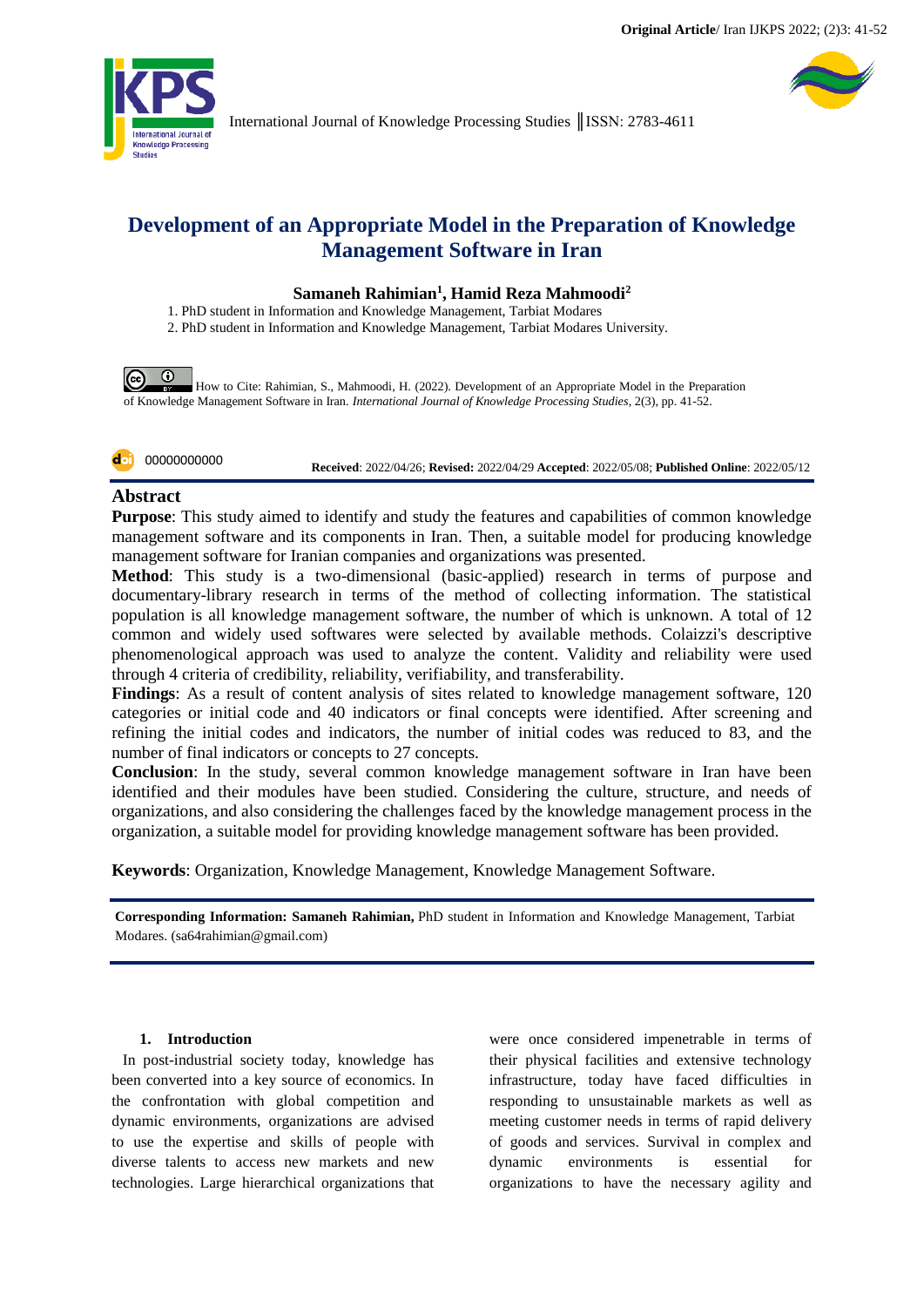

flexibility, as well as to work in knowledge management. Therefore, to achieve its goals, the organization uses a set of knowledge that is accumulated in each individual and their minds. If you do not use this knowledge, you can expect organizational failure or high costs due to the repetition of some decision-making processes and improper use of empirical records and decisions. For this reason, leading organizations are collecting latent knowledge from staff and workgroups called "knowledge capital", and knowledge management software is a good platform to increase the interactions of this knowledge capital and support the knowledge management process. The software is several modules, each of which is designed to cover one of the five main elements of the knowledge cycle, including knowledge identification, knowledge creation, knowledge storage, knowledge sharing, and knowledge application. In the present age, which is known as the age of communication and knowledge, the main advantage lies in knowledge capital. In today's advanced world, knowledge is rapidly becoming the main competitive advantage of organizations. Knowledge can be a good opportunity for an organization that knows and manages it well, and at the same time, can be considered a serious threat to an organization that does not know or does not want to know the changes in the environment. Information and effective access to it is also one of the key elements of progress and development so that all social, economic, political, cultural, educational, and biological processes are in dire need of information. Rapid advances in information and communication technology and the possibility of rapid and wider access to the world of information have opened a new horizon for professionals and managers.

Recognition of knowledge as an organizational resource, theories of growth as well as the emergence of knowledge-based organizations, all helped to create a new field of knowledge management in information systems. These developments show that knowledge in various forms is human assets and capital, and investing in it directly leads to goods and services or high technology.

Along with other factors of production, knowledge, and capabilities created by it is also one of the increasing revenues of the organization. In organizations, despite the very high volume of information and knowledge and the use of new information and communication technologies, the necessary and sufficient information is not provided to applicants. Knowledge management is one of the appropriate solutions to achieve usefulness and efficiency in organizations (Farahani, 2009). The classic one-line definition of Knowledge Management was offered up by Tom Davenport early on (Davenport, 1994): Knowledge Management is the process of capturing, distributing, and effectively using knowledge. Peter Drucker (1994), whom many consider the father of KM, best defines the need for it the coordination and exploitation of organizations' knowledge resources, to create benefit and competitive advantage. Liu et al. (2018) define knowledge management as not only the management of tangible content but also the extraction of information from existing raw data and its organization and systematization. Hassanzadeh (2007) defines a comprehensive definition of knowledge management as follows: Knowledge management is the practice of managing and paving the way for the conversion of knowledge (hidden to explicit and vice versa) within an organization through the collection, sharing, and use of knowledge as an organizational asset to achieve the goals of the organization. Therefore, knowledge management is a process of helping organizations to identify, select, organize and publish important information and skills, which are considered a type of organizational memory and exist usually unorganized. This issue enables the organization to solve learning issues, strategic planning, and dynamic decisions efficiently and effectively.

Based on the definitions of knowledge management, it can be concluded that knowledgeable organizations do not consider knowledge management as a goal, but as a tool for acquiring and applying knowledge within the organization. Therefore, why and how to use knowledge management software has always been a concern of these organizations. Also, the knowledge management process typically faces six challenges, and the inability to respond to these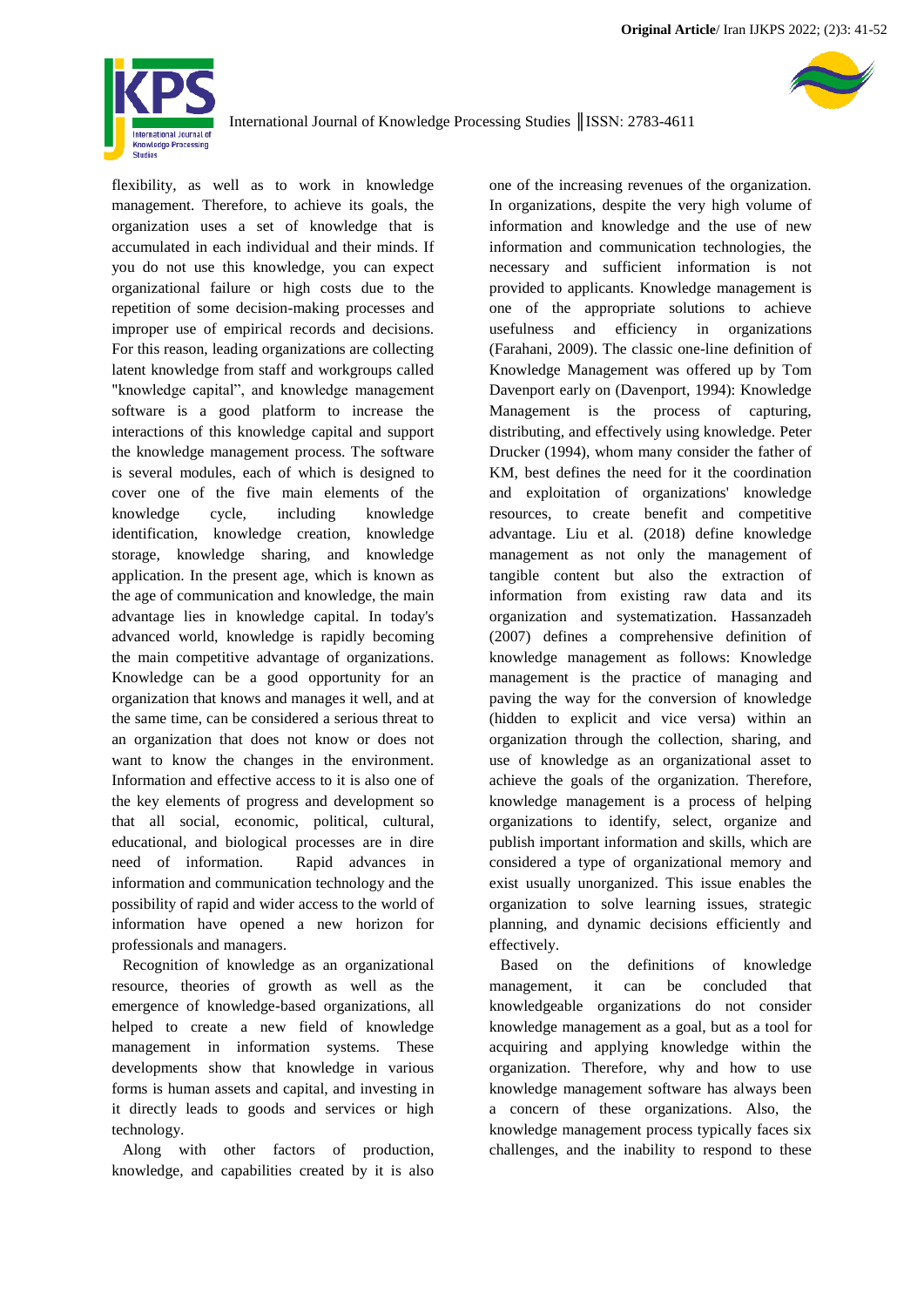

challenges reduces the organization's ability to use its knowledge assets. These six challenges are:

1. Acquisition of knowledge: The challenge is to collect information from various sources and codify it so that it can be used as knowledge. This may require documenting existing knowledge, identifying gaps in existing knowledge, and gathering knowledge from a variety of sources, such as experts or sources in information networks.

2. Knowledge modeling: Modeling actually fills the gap between knowledge acquisition and use. Knowledge models must represent knowledge in a way that can be used to solve a problem. One of the models of knowledge is an anthology, which in addition to acting as a retainer for organizing knowledge, provides a framework for understanding how knowledge is used.

3. Knowledge retrieval: When a knowledge repository becomes very large, it will be very difficult to find any particular piece of knowledge in it. There are two issues with knowledge retrieval. The first issue is access to or re-access to knowledge after its registration and understanding of the mechanism that has been devised for this purpose. The second issue is to achieve that set of content related to a particular issue.

4. Reuse of knowledge: One of the most serious obstacles to the cost-effective use of knowledge is that knowledge bases are usually rebuilt.

5. Dissemination of knowledge: The challenge of disseminating or distributing knowledge can be described as follows: "Delivering the right knowledge, with the right representation, in the right place, to the right person and at the right time.

6. Knowledge retention: The last challenge is maintaining the performance of the knowledge base. This is a case of constant updating of knowledge. Knowledge may have a long or short validity period; in which case it is essential to know which parts of the knowledge need to be updated and which parts can be removed. Knowledge validation is also one of the activities related to knowledge retention (Hashemi, Mohammadi Moghadam, and Mohammadi Moghadam, 2011).

It will not be possible to overcome any of the above challenges without the efficient use of appropriate knowledge management software, widely and sustainably at the organizational level. Some of the reasons for this are:

• Gathering knowledge from various sources is almost impossible without mechanized solutions, and in addition, after gathering knowledge, there is a need for a knowledge repository to store it for future use.

• knowledge management software helps keep documentation up to date, assists customers in finding their answers, and manages knowledge access and permissions across user groups.

• Help employees grow with train employees and helping them develop their skills in a standardized way

• Improve the organization's efficiency with save time and money by helping the team find solutions by themselves

• Knowledge access and retrieval are difficult without knowledge management software.

• Using the right knowledge management software can increase the rate of knowledge reuse many times over.

• knowledge management software is a platform that helps get the right knowledge to the right people, at the right time.

• Disseminating knowledge on a large scale, without a software solution, is very difficult, costly, and possibly inefficient (Hashemi, Mohammadi Moghadam, and Mohammadi Moghadam, 2011).

Accordingly, if knowledge management is considered in the true sense of the word in an organization and its processes are well implemented in the organization, the appropriate software solution will be one of its essential components without which all knowledge management efforts will be fruitless. Also, due to the rapid and increasing growth of knowledge management software and the lack of awareness of some companies and organizations of knowledge management software modules appropriate to their needs, this study tries to investigate the features and facilities of common knowledge management software in Iran, a suitable model to produce a knowledge management software for Iranian companies and organizations.

#### **2. Literature Review**

Ong et al. (2021) in a paper designed and develop a framework of a dynamic web-based knowledge management system with a Chatbot application to

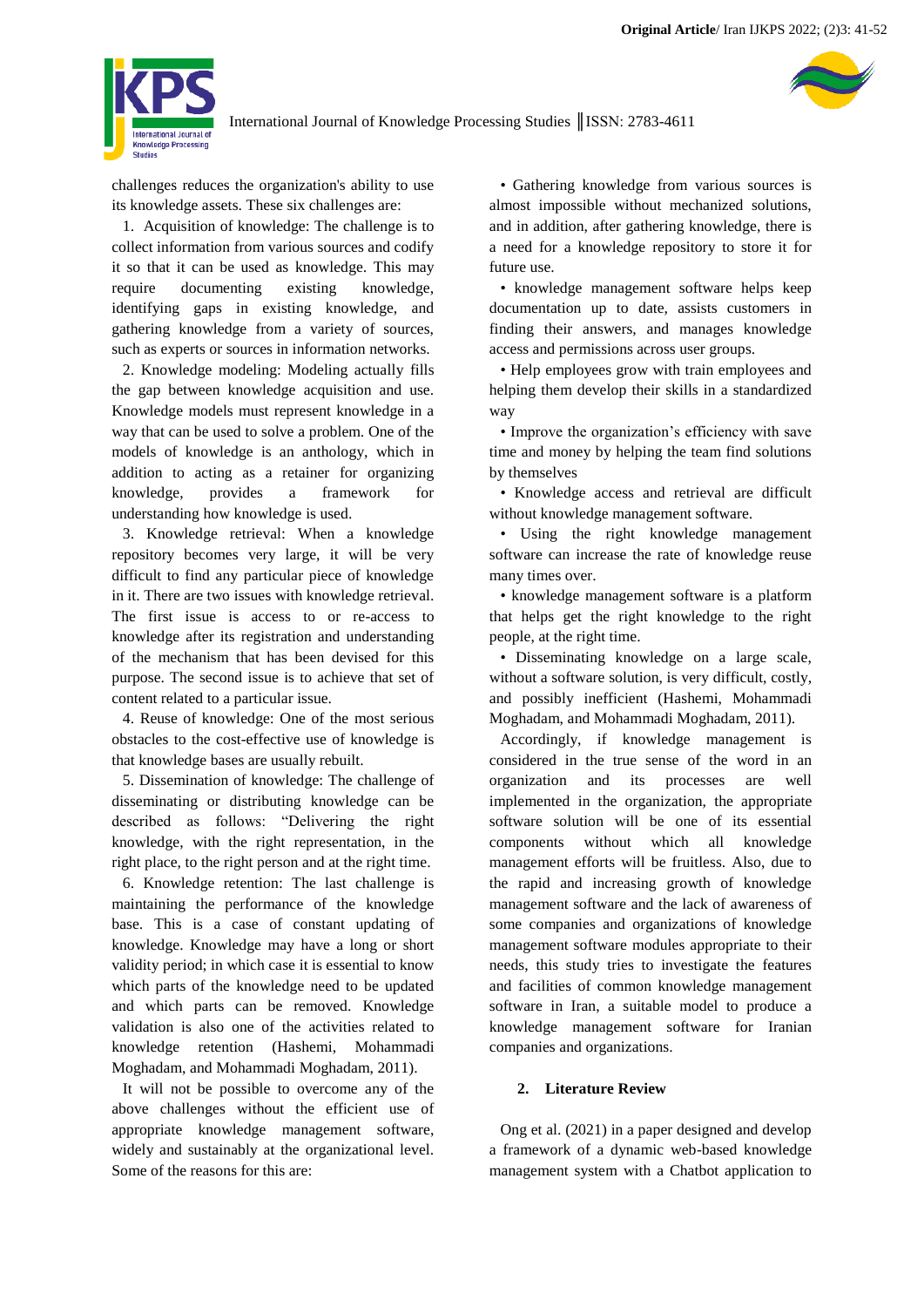

utilize the information-sharing platform to disseminate knowledge and build networks among small-scale farmers and related experts for Malaysian farmers. An information-sharing platform is prominent to disseminate information and knowledge among farmers, especially for most of the young farmers who have issues when they are newly started involved in the agriculture field.

Santoro (2020) in a paper compares and analyzes knowledge management software in Vietnam. This article examines the current state of application of knowledge management software at both Y&E and Unilever in Vietnam. A comparative analysis of the use of knowledge management software in Y&E and Unilever in Vietnam, the development of proposed solutions to improve the use of knowledge management software in Vietnamese companies to find the reality of using knowledge management software in Y&E and Unilever in Vietnam is significant.

In a paper, Santro et al. (2018) discuss the IoT and the creation of a knowledge management system for open innovation and knowledge management capacity. The main purpose of this study is to investigate the relationship between knowledge management systems, open innovation, knowledge management capacity, and innovation capacity. To achieve this goal, the research uses structural equation modeling on a sample of 298 Italian companies from different sectors. Findings indicate that the knowledge management system facilitates the creation of internal and participatory ecosystems and the use of internal and external flows of knowledge by developing the capacity of internal knowledge management, which in turn increases the capacity for innovation. This research mostly uses its findings to identify important scientific and managerial implications and prescribe for future research.

Sharif and Hosseinghlizadeh (2016) in a paper identify and cluster personal knowledge management systems and tools. First, by referring to the research literature, the list of personal knowledge management systems and tools was identified and based on the seven personal knowledge management skills as well as the three domains of personal knowledge management, by a purposeful sample of 30 computer and information science and cluster specialists Were classified. According to the findings obtained in the first stage, 47 tools were identified and based on the views of experts were included in the list of personal knowledge management systems and tools. Then, in the second stage, based on their application, they were clustered under the headings of knowledge retrieval systems and tools, knowledge organization, knowledge evaluation, knowledge analysis, knowledge dissemination, knowledge sharing, and knowledge security. In addition, the set of tools was classified into three areas: public, interactive, and personal from the perspective of experts.

Ram Panahi, Nezafati, and Siadat (2015) in a paper have evaluated the modules of knowledge management systems to implement knowledge management 2.0 in the organization. This study aimed to design an organizational knowledge management system based on Web 2.0 tools (Knowledge Management System 2.0), by trying to evaluate the modules of knowledge management systems to implement and implement knowledge management 2.0 better in Help the organization. In this regard, by reviewing the existing literature on knowledge management 2.0 and Web 2.0 tools, four dimensions (features) of knowledge management 2.0 have been extracted and after reviewing several knowledge management systems and organizational social networks, 19 main modules and Influential in knowledge management have been selected. Finally, by classifying the modules in four extractive dimensions, using the hierarchical analysis process method, the modules are ranked in each dimension, and based on the final weight, all the modules are in order of importance in implementing knowledge management 2.0. They were ranked in the organization. Findings show that "collaboration" is the most important feature in knowledge management 0.2 and after that link building is emphasized; Also, the modules "Idea Presentation", "Knowledge Repository", "Knowledge Map Presentation", "Group Creation", "Project" and "Feedback Presentation" are recognized as six priority modules in knowledge management system 2.0 design, respectively. Is. Due to the importance of the "collaboration" dimension in 2.0T knowledge management, its related modules are also among the top 5 modules.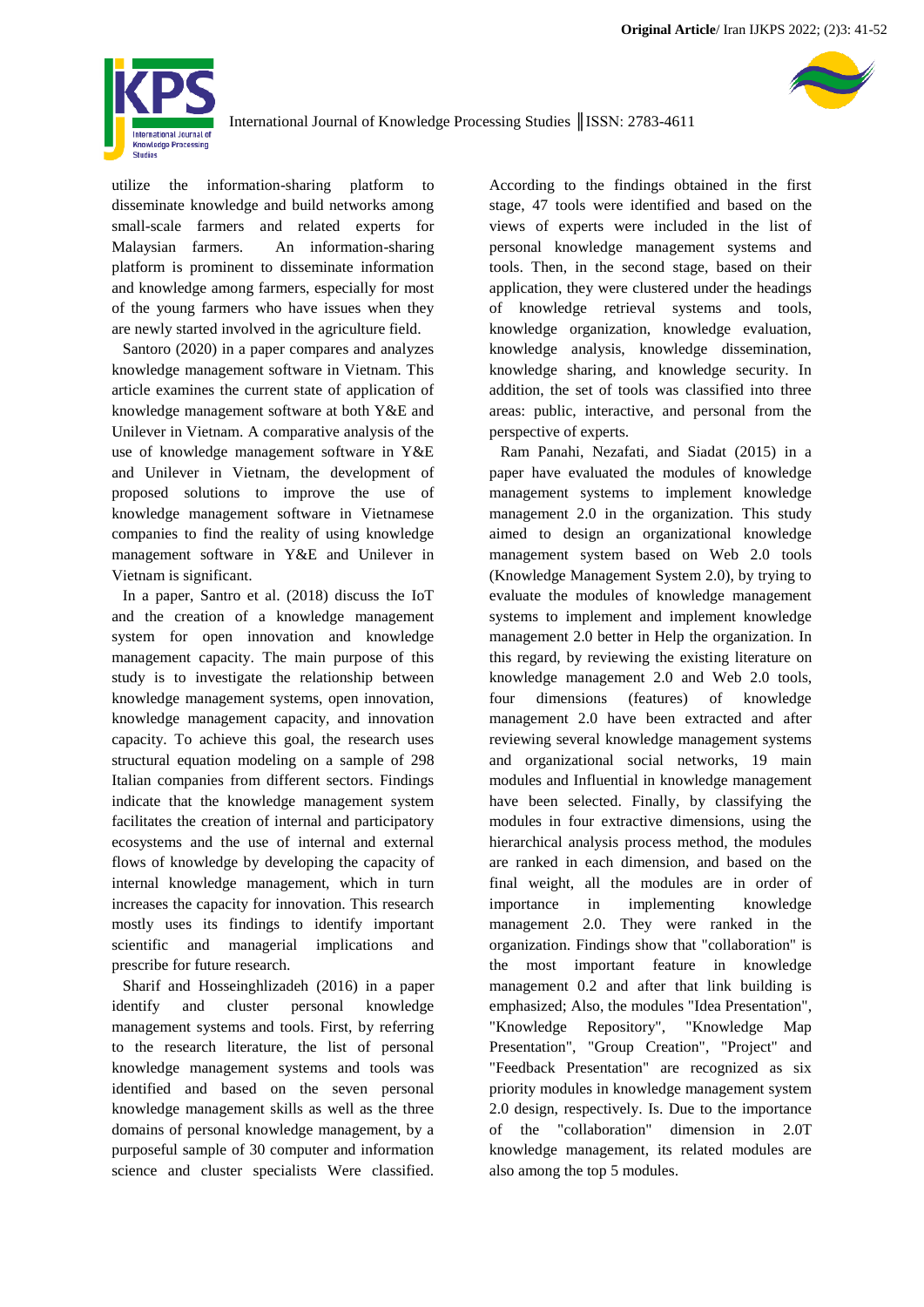

Mohammadzadeh, Durrani, and Sabbagh Gol (2015) in a paper comparing knowledge management software by performance. In this paper, the amount of knowledge management software is examined. The process of selecting knowledge management software in this research includes the need for business, search team, evaluation of infrastructure, software resources and requirements, request for bidding session, review of eligibility and vendor document, and the criteria for final selection of software. Finally, this software has been compared based on the specifications of how to publish, plot collection, organization, and share.

The extant literature reviewed shows that there is little research done in the field of knowledge management software modules. Most of the papers are done in the field of knowledge management systems in organizations, how to design an organizational knowledge management system, and knowledge retrieval systems and tools. Therefore, in this paper, researchers try to identify common knowledge management software and investigate modules of them. So that, helps organizations choose the right software basic on their purpose and strategy of them.

## 3. **Method**

This research is two-dimensional (basic-applied) in terms of purpose and documentary-library research in terms of the method of collecting information. Existing documents have been examined to collect information. The statistical population is all knowledge management software in Iran, the number of which is unknown. To select the research sample, researchers tried to select the common software, which is used by many organizations and companies. The determination of the number of software continued until its modules were repeated and reached theoretical saturation. Finally, a total of 12 common and widely used software were selected by the available method.

Table 1. List of common knowledge management software in Iran

| Row | software name   | Address link             |  |
|-----|-----------------|--------------------------|--|
|     | <b>ERP</b>      | https://www.teamyar.com/ |  |
|     | <b>MTAShare</b> | https://mta.co.ir/       |  |

| 3  | NADIN              | https://www.armanet.ir/software/         |  |
|----|--------------------|------------------------------------------|--|
| 4  | <b>HERMAN</b>      | https://persica-hr.com/                  |  |
| 5  | <b>NODAK</b>       | https://nodak.ir/                        |  |
| 6  | <b>DANA</b>        | https://www.danakm.com/                  |  |
| 7  | <b>ASIST Desk</b>  | https://redment.org/fa                   |  |
| 8  | DAITYC             | https://daityc.com/knowledge-<br>future/ |  |
| 9  | AHARSoft           | https://doctoris.ir/                     |  |
| 10 | <b>RAAIVAN</b>     | http://raaivan.ir/                       |  |
| 11 | <b>IRANLARAVEL</b> | https://www.iranlaravel.ir/              |  |
| 12 | <b>SEPEHRMAHAN</b> | https://www.sepehrmahan.com              |  |

## **4. Findings**

To analyze the information, the descriptive phenomenological approach of Colaizzi has been used. Also, to ensure the validity and reliability of the findings of the above research, four criteria of validity or acceptability, reliability-stability, verifiability, and transferability or appropriateness were used. In our study, we adapted the criteria point by point by selecting those strategies that were applied to our study systematically. Thus, the relevant modules of each software were reviewed and a checklist of these modules was prepared for each software. The obtained modules were coded through MAXQDA 18.0 software. In such a way that the extracted codes are extracted from the modules related to each software and similar concepts are encoded in the form of a code as much as possible. Next, the concepts proposed at this stage were compared with each other and after placing similar items around a common axis, they formed broad classes. After analyzing the content of sites related to knowledge management software, 120 categories or initial code and 40 final indicators or concepts were obtained. After screening and refining the initial codes and indicators, the number of initial codes was reduced to 83, and the number of final indicators or concepts to 27 concepts.

Table 2. Conceptualization of research data

| Row | Concept                                          | Category                                                                                                                                                                                             |
|-----|--------------------------------------------------|------------------------------------------------------------------------------------------------------------------------------------------------------------------------------------------------------|
|     | Preparation and<br>updating of<br>knowledge maps | -Use of anthologies<br>- Support for tree structures<br>- Create multiple paths for quick<br>access to existing content<br>-Knowledge map with the ability<br>to display experts<br>- Knowledge maps |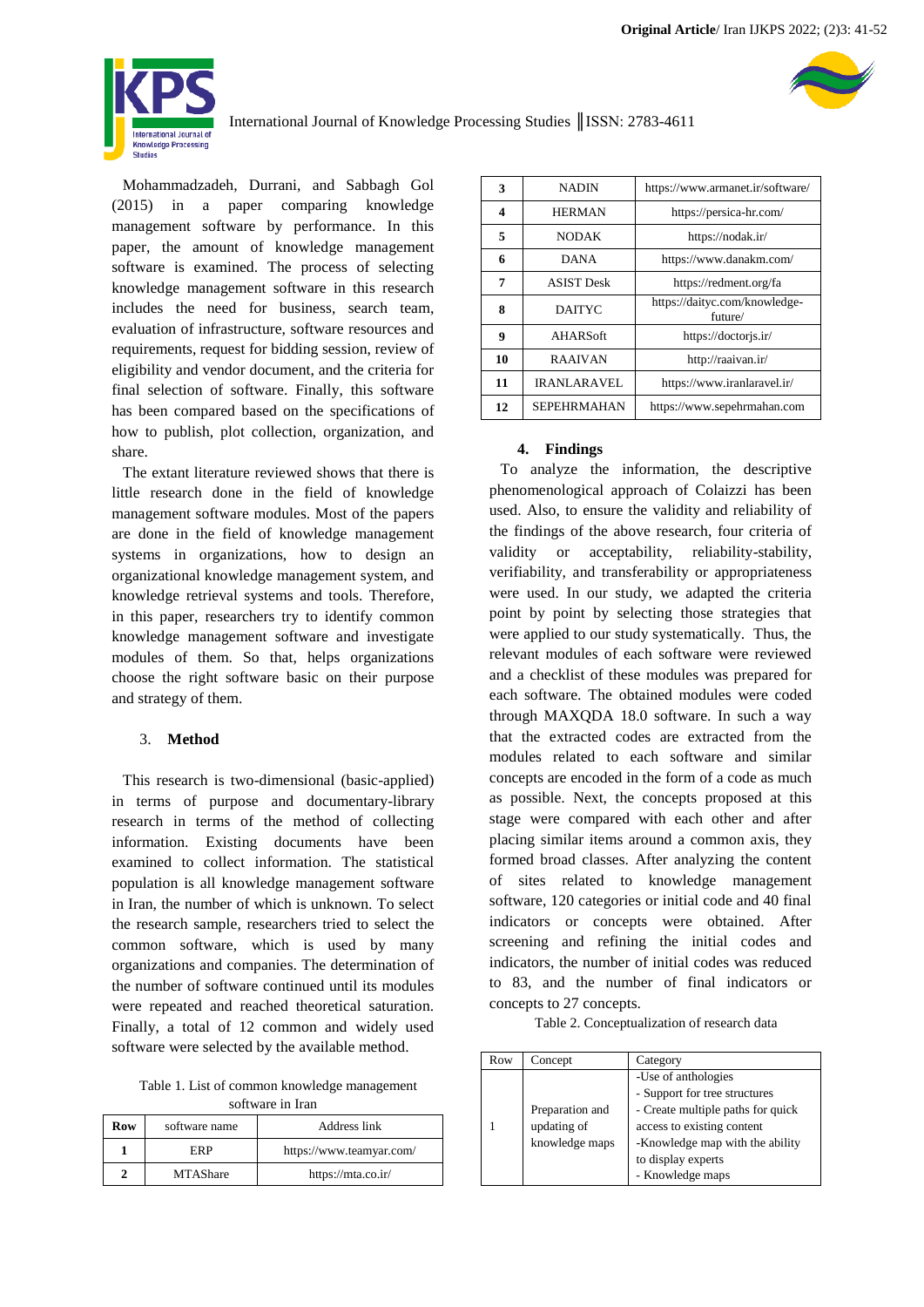

# [International Journal of Knowledge Processing Studies](http://kps.artahub.ir/) ║ISSN: 2783-4611

| $\overline{c}$ | Specialized<br><b>Expert Forums</b>                               | -Continuation of the topics of<br>specialized working group<br>meetings<br>- Identify experts related to the<br>topic<br>- Collecting and<br>recording expert<br>answers and informing<br>questioners<br>- Increasing the quality and<br>cooperation of staff by<br>standardizing work methods and<br>the possibility of talking to<br>prominent experts through the<br>forum                             |  |  |  |
|----------------|-------------------------------------------------------------------|-----------------------------------------------------------------------------------------------------------------------------------------------------------------------------------------------------------------------------------------------------------------------------------------------------------------------------------------------------------------------------------------------------------|--|--|--|
| 3              | Ability to obtain<br>knowledge from<br>social networks            | - Online Conversation<br>-Interactive capabilities such as<br>likes, hashtags, comments on each<br>user's profile                                                                                                                                                                                                                                                                                         |  |  |  |
| 4              | Ability to obtain<br>and share<br>knowledge in<br>various formats | - Text sharing, audio-<br>video knowledge<br>-Ability to share information in<br>the form of news and articles                                                                                                                                                                                                                                                                                            |  |  |  |
| 5              | Ability to<br>classify<br>knowledge                               | -Classification of documents<br>- Summaries of documents<br>- reporting                                                                                                                                                                                                                                                                                                                                   |  |  |  |
| 6              | Possibility of<br>smart questions<br>and answers                  | - Ability to ask and answer<br>questions and post and comment                                                                                                                                                                                                                                                                                                                                             |  |  |  |
| 7              | Advanced search<br>and access                                     | - Ability to search based on<br>keywords, hashtag, knowledge<br>tree, user ,                                                                                                                                                                                                                                                                                                                              |  |  |  |
| 8              | Ability to<br>evaluate<br>knowledge<br>management                 | - Creating a questionnaire,<br>assessment, test plan and test in<br>different branches and categories                                                                                                                                                                                                                                                                                                     |  |  |  |
| 9              | <b>Facilitate access</b><br>to resources                          | - Email<br>- Thematic discussion groups<br>- video conference<br>-Creating a specialized<br>culture of knowledge<br>management and<br>providing explanations<br>about it<br>- Access to information and<br>articles tailored to the needs of<br>users                                                                                                                                                     |  |  |  |
| 10             | Personal<br>knowledge<br>management<br>support                    | - Use content tagging<br>- Use social bookmarks<br>- Designing users' personal<br>knowledge pages                                                                                                                                                                                                                                                                                                         |  |  |  |
| 11             | Comprehensive<br>knowledge                                        | -Ability to cooperate with<br>universities and research institutes<br>- Employees' access to a<br>knowledge bank related to<br>their field of work<br>-Ability to acquire / gather<br>knowledge<br>- Proper performance of the<br>organization in adapting new ideas<br>- Encourage new ideas if they are<br>not risky<br>-Ability to create / help develop<br>knowledge<br>-Ability to encode / organize |  |  |  |

|    |                                             | knowledge                                                                                                                                                                                                                                                                                                                                                                                                    |
|----|---------------------------------------------|--------------------------------------------------------------------------------------------------------------------------------------------------------------------------------------------------------------------------------------------------------------------------------------------------------------------------------------------------------------------------------------------------------------|
|    |                                             | -Ability to distribute / deliver /                                                                                                                                                                                                                                                                                                                                                                           |
|    |                                             | disseminate knowledge                                                                                                                                                                                                                                                                                                                                                                                        |
| 12 | Creative<br>reporting                       | -Dynamic reporting of changes<br>in knowledge management<br>performance indicators<br>-Statistical reports on the status<br>of knowledge, users, knowledge<br>fields and units<br>- Ability to create a variety of<br>analytical and combined reports<br>- Ability to obtain a variety of<br>reports on user performance                                                                                     |
|    |                                             | - User and content management                                                                                                                                                                                                                                                                                                                                                                                |
| 13 | Comprehensive<br>management                 | - Monitor the production of user<br>content<br>- Monitor all types of reports<br>- Expertise Association<br>Management<br>-Definition and management of<br>units, knowledge fields and<br>projects of the organization<br>- Perform knowledge cycle and<br>documentation settings<br>- The possibility of implementing<br>various types of matrix protection<br>classifications on confidential<br>knowledge |
| 14 | Training support                            | - Answering users'<br>questions in interaction<br>with new systems<br>- Gamification<br>- Optimizing the training process<br>-Training business and marketing<br>rules<br>-Technical training and production<br>skills                                                                                                                                                                                       |
| 15 | Reward system                               | - Earn more rewards by more<br>skilled people or better<br>performance<br>- Motivation and appreciation<br>based on knowledge performance<br>Financial incentives                                                                                                                                                                                                                                            |
| 16 | Facilitate<br>teamwork                      | - Participation of people in editing<br>posts<br>- Carrying out intra-organizational<br>working group<br>- Create interactive specialized<br>groups<br>-Forums                                                                                                                                                                                                                                               |
| 17 | Constant updates                            | - Added new modules<br>- Bug fixes<br>-Optimization                                                                                                                                                                                                                                                                                                                                                          |
| 18 | Ability to<br>coordinate and<br>execute     | -Ability to coordinate software<br>systems with new systems<br>-Ability to run on the web<br>-Support the organization's internal<br>networks of new systems<br>- Ability to set up multiple servers<br>and services simultaneously<br>-Possibility of access through<br>intranet, internet and extranet                                                                                                     |
| 19 | Ensuring security<br>and trust of<br>people | - Ensure you receive the<br>right information from<br>employees and customers<br>- Formation of friendly<br>organizational relationships<br>-Increase happiness and retain                                                                                                                                                                                                                                   |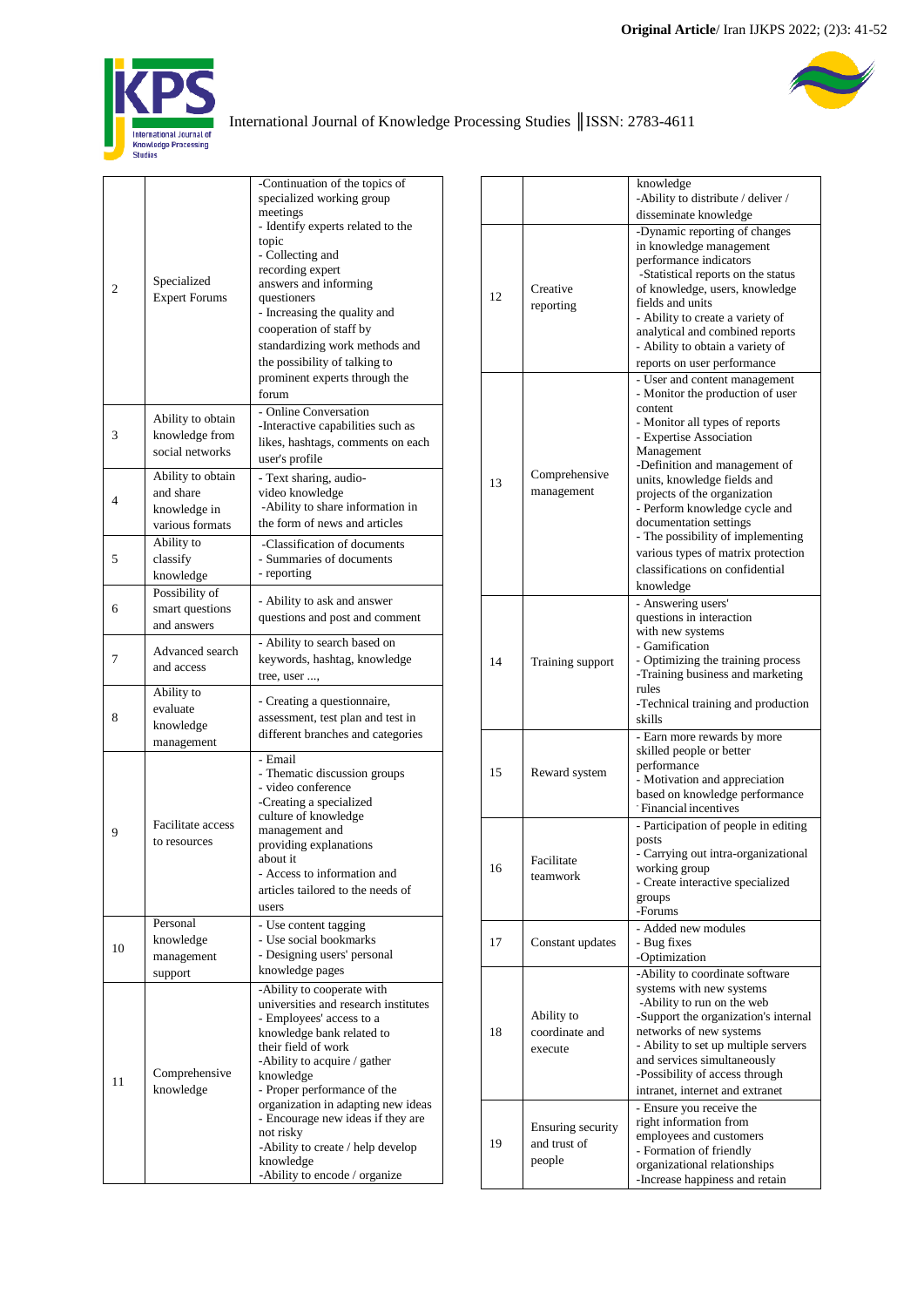| Original Article/ Iran IJKPS 2022; (2)3: 41-52 |  |  |  |  |  |
|------------------------------------------------|--|--|--|--|--|
|------------------------------------------------|--|--|--|--|--|

| valuation<br>-Existence of extensibility<br>Developable<br>20<br>tools<br>architecture<br>- Existence of customization tools<br>- Integration with Office suite<br>- Exchange information with other<br>software<br>- Create knowledge profiles of<br>users<br>Information<br>-Use CMS (content management<br>21<br>exchange /<br>systems) such as blogs, groups and<br>integration<br>communities, forums, etc. to<br>receive experiences, conversations<br>and lessons -learned by members<br>of the organization<br>- Apply knowledge in order to<br>22<br>Decision support<br>provide the best decision support<br>- Existence of technical documents<br>and educational resources<br>- Ability to search within<br>documents<br>-Project documentation<br>management,<br>classification and<br>Documentation<br>23<br>registration of documents<br>management<br>of implemented projects<br>- Ability to edit documents<br>and texts<br>Ability to record, archive and store<br>documents with the ability to set<br>the features of it<br>- Reduce the complexity of<br>knowledge security<br>Security and<br>-Provide high-level controls for the<br>24<br>protection of<br>security of the organization's<br>resources<br>resources<br>- Accelerate user work<br>- Use of fast algorithms to increase<br>the speed of application<br><b>User friendliness</b><br>25<br>- Attractive graphics<br>- Speed up and improve decision<br>making<br>-Involve the organizational<br>structure<br>Triple Synergy<br>- Harmony with organizational<br>26<br>culture<br>Involve the organizational process<br>- Customer recognition<br>- Tips on how to succeed in<br>commercialization<br>Customer<br>27<br>-Possibility of marketing products<br>Orientation<br>-Provide functions to increase<br>customer satisfaction |  |  |                            |  |  |  |
|-------------------------------------------------------------------------------------------------------------------------------------------------------------------------------------------------------------------------------------------------------------------------------------------------------------------------------------------------------------------------------------------------------------------------------------------------------------------------------------------------------------------------------------------------------------------------------------------------------------------------------------------------------------------------------------------------------------------------------------------------------------------------------------------------------------------------------------------------------------------------------------------------------------------------------------------------------------------------------------------------------------------------------------------------------------------------------------------------------------------------------------------------------------------------------------------------------------------------------------------------------------------------------------------------------------------------------------------------------------------------------------------------------------------------------------------------------------------------------------------------------------------------------------------------------------------------------------------------------------------------------------------------------------------------------------------------------------------------------------------------------------------------------------------------------------------------|--|--|----------------------------|--|--|--|
|                                                                                                                                                                                                                                                                                                                                                                                                                                                                                                                                                                                                                                                                                                                                                                                                                                                                                                                                                                                                                                                                                                                                                                                                                                                                                                                                                                                                                                                                                                                                                                                                                                                                                                                                                                                                                         |  |  | employees due to knowledge |  |  |  |
|                                                                                                                                                                                                                                                                                                                                                                                                                                                                                                                                                                                                                                                                                                                                                                                                                                                                                                                                                                                                                                                                                                                                                                                                                                                                                                                                                                                                                                                                                                                                                                                                                                                                                                                                                                                                                         |  |  |                            |  |  |  |
|                                                                                                                                                                                                                                                                                                                                                                                                                                                                                                                                                                                                                                                                                                                                                                                                                                                                                                                                                                                                                                                                                                                                                                                                                                                                                                                                                                                                                                                                                                                                                                                                                                                                                                                                                                                                                         |  |  |                            |  |  |  |
|                                                                                                                                                                                                                                                                                                                                                                                                                                                                                                                                                                                                                                                                                                                                                                                                                                                                                                                                                                                                                                                                                                                                                                                                                                                                                                                                                                                                                                                                                                                                                                                                                                                                                                                                                                                                                         |  |  |                            |  |  |  |
|                                                                                                                                                                                                                                                                                                                                                                                                                                                                                                                                                                                                                                                                                                                                                                                                                                                                                                                                                                                                                                                                                                                                                                                                                                                                                                                                                                                                                                                                                                                                                                                                                                                                                                                                                                                                                         |  |  |                            |  |  |  |
|                                                                                                                                                                                                                                                                                                                                                                                                                                                                                                                                                                                                                                                                                                                                                                                                                                                                                                                                                                                                                                                                                                                                                                                                                                                                                                                                                                                                                                                                                                                                                                                                                                                                                                                                                                                                                         |  |  |                            |  |  |  |
|                                                                                                                                                                                                                                                                                                                                                                                                                                                                                                                                                                                                                                                                                                                                                                                                                                                                                                                                                                                                                                                                                                                                                                                                                                                                                                                                                                                                                                                                                                                                                                                                                                                                                                                                                                                                                         |  |  |                            |  |  |  |
|                                                                                                                                                                                                                                                                                                                                                                                                                                                                                                                                                                                                                                                                                                                                                                                                                                                                                                                                                                                                                                                                                                                                                                                                                                                                                                                                                                                                                                                                                                                                                                                                                                                                                                                                                                                                                         |  |  |                            |  |  |  |
|                                                                                                                                                                                                                                                                                                                                                                                                                                                                                                                                                                                                                                                                                                                                                                                                                                                                                                                                                                                                                                                                                                                                                                                                                                                                                                                                                                                                                                                                                                                                                                                                                                                                                                                                                                                                                         |  |  |                            |  |  |  |
|                                                                                                                                                                                                                                                                                                                                                                                                                                                                                                                                                                                                                                                                                                                                                                                                                                                                                                                                                                                                                                                                                                                                                                                                                                                                                                                                                                                                                                                                                                                                                                                                                                                                                                                                                                                                                         |  |  |                            |  |  |  |
|                                                                                                                                                                                                                                                                                                                                                                                                                                                                                                                                                                                                                                                                                                                                                                                                                                                                                                                                                                                                                                                                                                                                                                                                                                                                                                                                                                                                                                                                                                                                                                                                                                                                                                                                                                                                                         |  |  |                            |  |  |  |
|                                                                                                                                                                                                                                                                                                                                                                                                                                                                                                                                                                                                                                                                                                                                                                                                                                                                                                                                                                                                                                                                                                                                                                                                                                                                                                                                                                                                                                                                                                                                                                                                                                                                                                                                                                                                                         |  |  |                            |  |  |  |
|                                                                                                                                                                                                                                                                                                                                                                                                                                                                                                                                                                                                                                                                                                                                                                                                                                                                                                                                                                                                                                                                                                                                                                                                                                                                                                                                                                                                                                                                                                                                                                                                                                                                                                                                                                                                                         |  |  |                            |  |  |  |
|                                                                                                                                                                                                                                                                                                                                                                                                                                                                                                                                                                                                                                                                                                                                                                                                                                                                                                                                                                                                                                                                                                                                                                                                                                                                                                                                                                                                                                                                                                                                                                                                                                                                                                                                                                                                                         |  |  |                            |  |  |  |
|                                                                                                                                                                                                                                                                                                                                                                                                                                                                                                                                                                                                                                                                                                                                                                                                                                                                                                                                                                                                                                                                                                                                                                                                                                                                                                                                                                                                                                                                                                                                                                                                                                                                                                                                                                                                                         |  |  |                            |  |  |  |
|                                                                                                                                                                                                                                                                                                                                                                                                                                                                                                                                                                                                                                                                                                                                                                                                                                                                                                                                                                                                                                                                                                                                                                                                                                                                                                                                                                                                                                                                                                                                                                                                                                                                                                                                                                                                                         |  |  |                            |  |  |  |
|                                                                                                                                                                                                                                                                                                                                                                                                                                                                                                                                                                                                                                                                                                                                                                                                                                                                                                                                                                                                                                                                                                                                                                                                                                                                                                                                                                                                                                                                                                                                                                                                                                                                                                                                                                                                                         |  |  |                            |  |  |  |
|                                                                                                                                                                                                                                                                                                                                                                                                                                                                                                                                                                                                                                                                                                                                                                                                                                                                                                                                                                                                                                                                                                                                                                                                                                                                                                                                                                                                                                                                                                                                                                                                                                                                                                                                                                                                                         |  |  |                            |  |  |  |
|                                                                                                                                                                                                                                                                                                                                                                                                                                                                                                                                                                                                                                                                                                                                                                                                                                                                                                                                                                                                                                                                                                                                                                                                                                                                                                                                                                                                                                                                                                                                                                                                                                                                                                                                                                                                                         |  |  |                            |  |  |  |
|                                                                                                                                                                                                                                                                                                                                                                                                                                                                                                                                                                                                                                                                                                                                                                                                                                                                                                                                                                                                                                                                                                                                                                                                                                                                                                                                                                                                                                                                                                                                                                                                                                                                                                                                                                                                                         |  |  |                            |  |  |  |
|                                                                                                                                                                                                                                                                                                                                                                                                                                                                                                                                                                                                                                                                                                                                                                                                                                                                                                                                                                                                                                                                                                                                                                                                                                                                                                                                                                                                                                                                                                                                                                                                                                                                                                                                                                                                                         |  |  |                            |  |  |  |
|                                                                                                                                                                                                                                                                                                                                                                                                                                                                                                                                                                                                                                                                                                                                                                                                                                                                                                                                                                                                                                                                                                                                                                                                                                                                                                                                                                                                                                                                                                                                                                                                                                                                                                                                                                                                                         |  |  |                            |  |  |  |
|                                                                                                                                                                                                                                                                                                                                                                                                                                                                                                                                                                                                                                                                                                                                                                                                                                                                                                                                                                                                                                                                                                                                                                                                                                                                                                                                                                                                                                                                                                                                                                                                                                                                                                                                                                                                                         |  |  |                            |  |  |  |
|                                                                                                                                                                                                                                                                                                                                                                                                                                                                                                                                                                                                                                                                                                                                                                                                                                                                                                                                                                                                                                                                                                                                                                                                                                                                                                                                                                                                                                                                                                                                                                                                                                                                                                                                                                                                                         |  |  |                            |  |  |  |
|                                                                                                                                                                                                                                                                                                                                                                                                                                                                                                                                                                                                                                                                                                                                                                                                                                                                                                                                                                                                                                                                                                                                                                                                                                                                                                                                                                                                                                                                                                                                                                                                                                                                                                                                                                                                                         |  |  |                            |  |  |  |
|                                                                                                                                                                                                                                                                                                                                                                                                                                                                                                                                                                                                                                                                                                                                                                                                                                                                                                                                                                                                                                                                                                                                                                                                                                                                                                                                                                                                                                                                                                                                                                                                                                                                                                                                                                                                                         |  |  |                            |  |  |  |
|                                                                                                                                                                                                                                                                                                                                                                                                                                                                                                                                                                                                                                                                                                                                                                                                                                                                                                                                                                                                                                                                                                                                                                                                                                                                                                                                                                                                                                                                                                                                                                                                                                                                                                                                                                                                                         |  |  |                            |  |  |  |
|                                                                                                                                                                                                                                                                                                                                                                                                                                                                                                                                                                                                                                                                                                                                                                                                                                                                                                                                                                                                                                                                                                                                                                                                                                                                                                                                                                                                                                                                                                                                                                                                                                                                                                                                                                                                                         |  |  |                            |  |  |  |
|                                                                                                                                                                                                                                                                                                                                                                                                                                                                                                                                                                                                                                                                                                                                                                                                                                                                                                                                                                                                                                                                                                                                                                                                                                                                                                                                                                                                                                                                                                                                                                                                                                                                                                                                                                                                                         |  |  |                            |  |  |  |
|                                                                                                                                                                                                                                                                                                                                                                                                                                                                                                                                                                                                                                                                                                                                                                                                                                                                                                                                                                                                                                                                                                                                                                                                                                                                                                                                                                                                                                                                                                                                                                                                                                                                                                                                                                                                                         |  |  |                            |  |  |  |
|                                                                                                                                                                                                                                                                                                                                                                                                                                                                                                                                                                                                                                                                                                                                                                                                                                                                                                                                                                                                                                                                                                                                                                                                                                                                                                                                                                                                                                                                                                                                                                                                                                                                                                                                                                                                                         |  |  |                            |  |  |  |
|                                                                                                                                                                                                                                                                                                                                                                                                                                                                                                                                                                                                                                                                                                                                                                                                                                                                                                                                                                                                                                                                                                                                                                                                                                                                                                                                                                                                                                                                                                                                                                                                                                                                                                                                                                                                                         |  |  |                            |  |  |  |
|                                                                                                                                                                                                                                                                                                                                                                                                                                                                                                                                                                                                                                                                                                                                                                                                                                                                                                                                                                                                                                                                                                                                                                                                                                                                                                                                                                                                                                                                                                                                                                                                                                                                                                                                                                                                                         |  |  |                            |  |  |  |
|                                                                                                                                                                                                                                                                                                                                                                                                                                                                                                                                                                                                                                                                                                                                                                                                                                                                                                                                                                                                                                                                                                                                                                                                                                                                                                                                                                                                                                                                                                                                                                                                                                                                                                                                                                                                                         |  |  |                            |  |  |  |
|                                                                                                                                                                                                                                                                                                                                                                                                                                                                                                                                                                                                                                                                                                                                                                                                                                                                                                                                                                                                                                                                                                                                                                                                                                                                                                                                                                                                                                                                                                                                                                                                                                                                                                                                                                                                                         |  |  |                            |  |  |  |
|                                                                                                                                                                                                                                                                                                                                                                                                                                                                                                                                                                                                                                                                                                                                                                                                                                                                                                                                                                                                                                                                                                                                                                                                                                                                                                                                                                                                                                                                                                                                                                                                                                                                                                                                                                                                                         |  |  |                            |  |  |  |
|                                                                                                                                                                                                                                                                                                                                                                                                                                                                                                                                                                                                                                                                                                                                                                                                                                                                                                                                                                                                                                                                                                                                                                                                                                                                                                                                                                                                                                                                                                                                                                                                                                                                                                                                                                                                                         |  |  |                            |  |  |  |
|                                                                                                                                                                                                                                                                                                                                                                                                                                                                                                                                                                                                                                                                                                                                                                                                                                                                                                                                                                                                                                                                                                                                                                                                                                                                                                                                                                                                                                                                                                                                                                                                                                                                                                                                                                                                                         |  |  |                            |  |  |  |
|                                                                                                                                                                                                                                                                                                                                                                                                                                                                                                                                                                                                                                                                                                                                                                                                                                                                                                                                                                                                                                                                                                                                                                                                                                                                                                                                                                                                                                                                                                                                                                                                                                                                                                                                                                                                                         |  |  |                            |  |  |  |
|                                                                                                                                                                                                                                                                                                                                                                                                                                                                                                                                                                                                                                                                                                                                                                                                                                                                                                                                                                                                                                                                                                                                                                                                                                                                                                                                                                                                                                                                                                                                                                                                                                                                                                                                                                                                                         |  |  |                            |  |  |  |
|                                                                                                                                                                                                                                                                                                                                                                                                                                                                                                                                                                                                                                                                                                                                                                                                                                                                                                                                                                                                                                                                                                                                                                                                                                                                                                                                                                                                                                                                                                                                                                                                                                                                                                                                                                                                                         |  |  |                            |  |  |  |
|                                                                                                                                                                                                                                                                                                                                                                                                                                                                                                                                                                                                                                                                                                                                                                                                                                                                                                                                                                                                                                                                                                                                                                                                                                                                                                                                                                                                                                                                                                                                                                                                                                                                                                                                                                                                                         |  |  |                            |  |  |  |
|                                                                                                                                                                                                                                                                                                                                                                                                                                                                                                                                                                                                                                                                                                                                                                                                                                                                                                                                                                                                                                                                                                                                                                                                                                                                                                                                                                                                                                                                                                                                                                                                                                                                                                                                                                                                                         |  |  |                            |  |  |  |
|                                                                                                                                                                                                                                                                                                                                                                                                                                                                                                                                                                                                                                                                                                                                                                                                                                                                                                                                                                                                                                                                                                                                                                                                                                                                                                                                                                                                                                                                                                                                                                                                                                                                                                                                                                                                                         |  |  |                            |  |  |  |
|                                                                                                                                                                                                                                                                                                                                                                                                                                                                                                                                                                                                                                                                                                                                                                                                                                                                                                                                                                                                                                                                                                                                                                                                                                                                                                                                                                                                                                                                                                                                                                                                                                                                                                                                                                                                                         |  |  |                            |  |  |  |
|                                                                                                                                                                                                                                                                                                                                                                                                                                                                                                                                                                                                                                                                                                                                                                                                                                                                                                                                                                                                                                                                                                                                                                                                                                                                                                                                                                                                                                                                                                                                                                                                                                                                                                                                                                                                                         |  |  |                            |  |  |  |
|                                                                                                                                                                                                                                                                                                                                                                                                                                                                                                                                                                                                                                                                                                                                                                                                                                                                                                                                                                                                                                                                                                                                                                                                                                                                                                                                                                                                                                                                                                                                                                                                                                                                                                                                                                                                                         |  |  |                            |  |  |  |
|                                                                                                                                                                                                                                                                                                                                                                                                                                                                                                                                                                                                                                                                                                                                                                                                                                                                                                                                                                                                                                                                                                                                                                                                                                                                                                                                                                                                                                                                                                                                                                                                                                                                                                                                                                                                                         |  |  |                            |  |  |  |
|                                                                                                                                                                                                                                                                                                                                                                                                                                                                                                                                                                                                                                                                                                                                                                                                                                                                                                                                                                                                                                                                                                                                                                                                                                                                                                                                                                                                                                                                                                                                                                                                                                                                                                                                                                                                                         |  |  |                            |  |  |  |
|                                                                                                                                                                                                                                                                                                                                                                                                                                                                                                                                                                                                                                                                                                                                                                                                                                                                                                                                                                                                                                                                                                                                                                                                                                                                                                                                                                                                                                                                                                                                                                                                                                                                                                                                                                                                                         |  |  |                            |  |  |  |
|                                                                                                                                                                                                                                                                                                                                                                                                                                                                                                                                                                                                                                                                                                                                                                                                                                                                                                                                                                                                                                                                                                                                                                                                                                                                                                                                                                                                                                                                                                                                                                                                                                                                                                                                                                                                                         |  |  |                            |  |  |  |
|                                                                                                                                                                                                                                                                                                                                                                                                                                                                                                                                                                                                                                                                                                                                                                                                                                                                                                                                                                                                                                                                                                                                                                                                                                                                                                                                                                                                                                                                                                                                                                                                                                                                                                                                                                                                                         |  |  |                            |  |  |  |
|                                                                                                                                                                                                                                                                                                                                                                                                                                                                                                                                                                                                                                                                                                                                                                                                                                                                                                                                                                                                                                                                                                                                                                                                                                                                                                                                                                                                                                                                                                                                                                                                                                                                                                                                                                                                                         |  |  |                            |  |  |  |
|                                                                                                                                                                                                                                                                                                                                                                                                                                                                                                                                                                                                                                                                                                                                                                                                                                                                                                                                                                                                                                                                                                                                                                                                                                                                                                                                                                                                                                                                                                                                                                                                                                                                                                                                                                                                                         |  |  |                            |  |  |  |

In the last step, the data obtained from Xmind software was used to draw a proposed pattern. Figure 1. The output image of the above software shows the proposed model of this research to provide a suitable model for producing knowledge management software for companies and organizations in Iran.

Discussion

Findings indicate that knowledge management software should, first of all, facilitate matters related to the maintenance and application of knowledge. This is supported by Santoro (2020)that maintenance and application of knowledge are important for examining the current state of application of knowledge management software. Modules should be included in the software to create an organizational knowledge bank and effectively monitor key knowledge areas. In addition to creating a knowledge bank, knowledge validation tools should be included in the software. Due to the high importance of anthologies, it is better to be able to use anthologies in the software. Supporting tree structures, creating multiple paths for quick access to existing content, and creating knowledge maps with the ability to display experts, and in a word, the ability to create and update knowledge maps can double the value of knowledge management software. Another important issue is the creation and management of specialized expert associations. Since manpower and individuals are among the most important components of knowledge management and considering the double importance of expert associations, considering such a possibility and capability improves the process of implementing knowledge management. The ability to identify relevant experts, as well as collect and record expert responses and inform informers, is part of the process of facilitating and improving knowledge management, which should be represented in the software. The other part is about the possibility of creating and continuing specialized working group discussions and the possibility of talking to prominent experts through the forum. The forum is one of the basic issues that should be considered in the formation of the expert association.

Given that the impact of social networks on human societies is undeniable, it is necessary to provide interactive capabilities such as likes, hashtags, and comments on each user's profile, as well as online chat. Knowledge management software should enable the acquisition of knowledge from social networks. Knowledge presentation should not be limited to a specific format; In other words, the software must support multiple texts, audio, video, and video formats.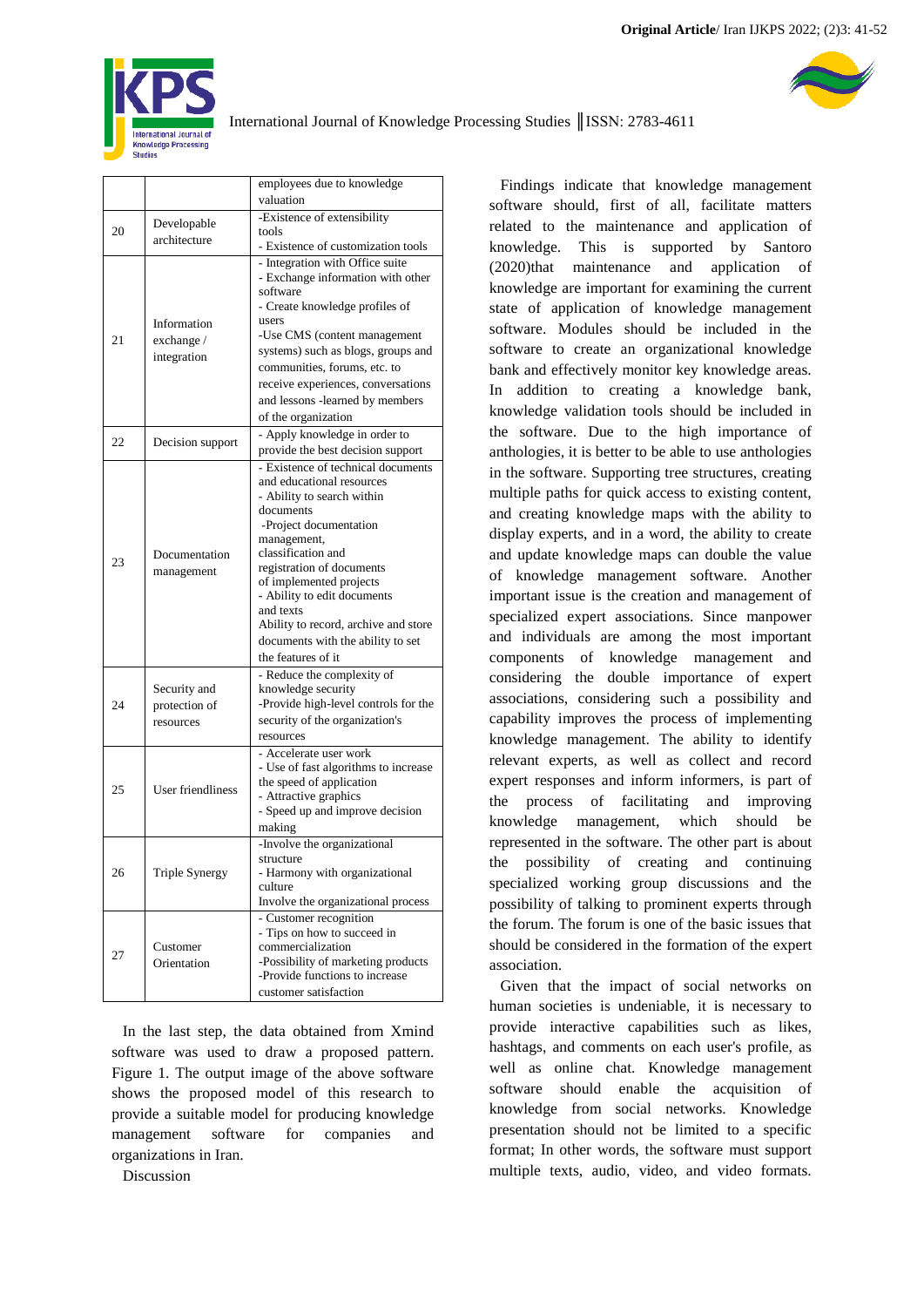

Acquiring and sharing knowledge in different formats is one of the basic points that can be seen in most software. Since news and articles are suitable and reliable channels for acquiring and sharing knowledge, providing relevant facilities in this field can be useful. The importance of knowledge classification should not be overlooked;

Attention to the capabilities of document classification, summarizing, and reporting are among the things that should be considered. It is better to have questions, answers, and comments in the knowledge management software. The intelligence of the question-and-answer system can distinguish knowledge management software from



Figure 1. Proposed model of effective modules in the preparation of knowledge management software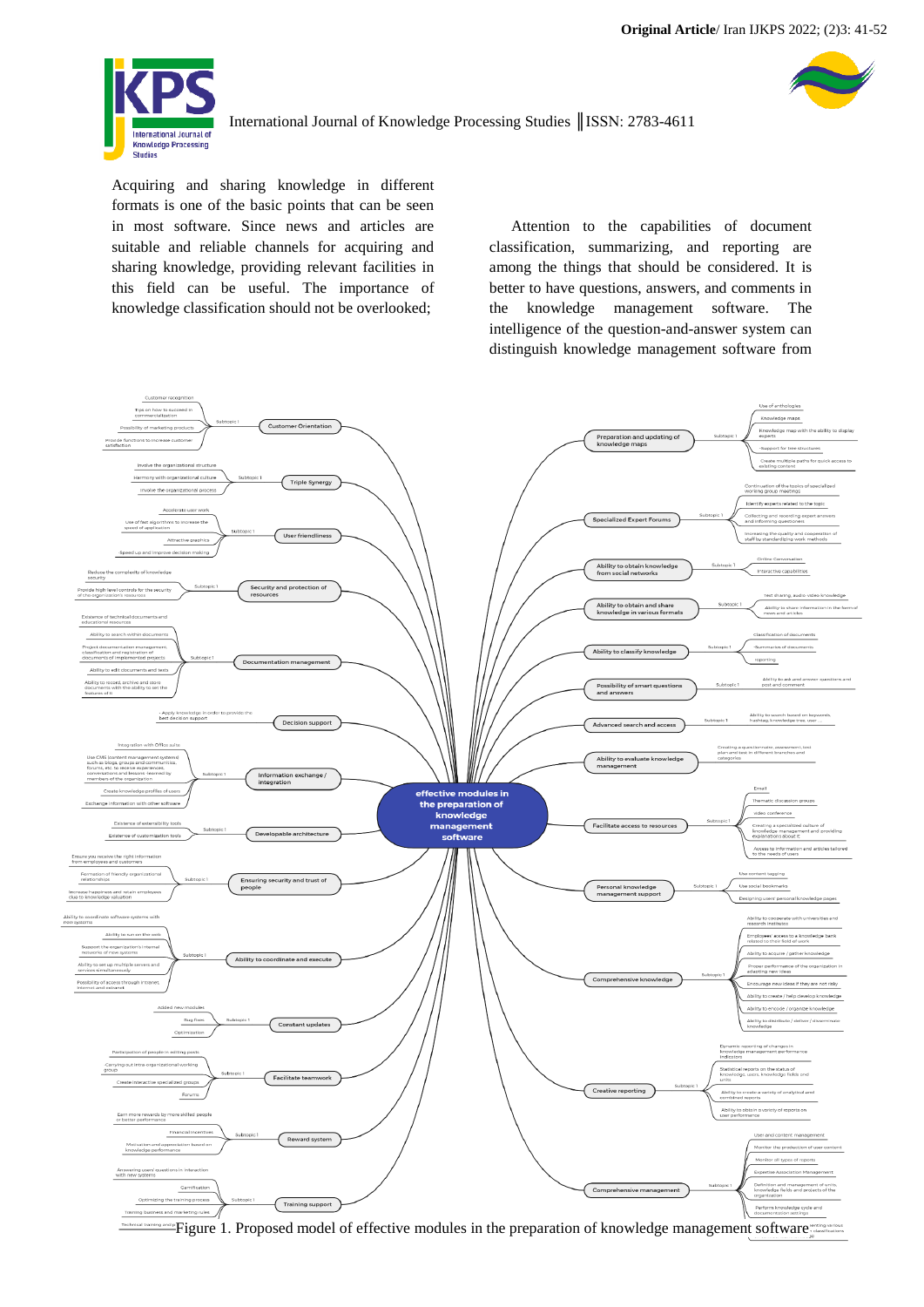

other software. In addition to the intelligence of the question-and-answer system, special attention should be paid to the intelligence of the search system. It is better to have diversified and up-todate search facilities. For this purpose, features such as keyword search, hashtag, knowledge tree, and search based on knowledge and user needs should be considered. Knowledge management evaluation is one of the important issues in the process of knowledge management implementation. Accordingly, facilities such as creating questionnaires, evaluations, and tests in different branches and categories should be available to managers. The knowledge manager and knowledge staff should have easy access to resources. Interactive features such as e-mail, thematic discussion groups, and video conferencing are among the components that can facilitate and accelerate the process of knowledge sharing in particular and the process of knowledge management in general. It is better to create a specialized vocabulary for knowledge management and to include this possibility in the software. In addition, access to information and articles tailored to users' needs should be facilitated. Individual knowledge is one of the most important topics in knowledge management; Accordingly, support for personal knowledge management is a concept that should be considered as a plug-in. Personal knowledge management support is not possible except by focusing on content tagging, using social bookmarks, and designing users' knowledge pages.

The approach of knowledge management software designers should be such that a comprehensive knowledge orientation can be seen throughout the software. It is better to provide facilities for acquiring, collecting, developing, organizing, and disseminating knowledge in the software. If employees have access to a knowledge bank related to their field of work, the process of collecting and acquiring knowledge will be facilitated. The ability to create and assist in the development of knowledge, coding and organizing knowledge, distribution, delivery, and dissemination of knowledge should also be considered in the initial and final design of the software. Given that universities and research institutes and knowledge-based, are inextricably linked with knowledge and knowledge

management, it is better to be able to communicate and cooperate with social institutions. Of course, it should be noted that the whole story of knowledge management does not go back to software and software design; Part of the work goes to the organization and part to the employees. Individuals or employees must adopt new ideas from the body of knowledge of the organization; The organization should support and encourage new ideas if they are not risky, and the facilities that facilitate this, ie the adoption of new ideas by employees and the encouragement of new ideas by the organization should be implemented in the software. The creative reporting capability is another component that should not be overlooked. The possibility of dynamic reporting of changes in knowledge management performance indicators, various statistical reports of knowledge status, user performance, fields, and knowledge units, and the possibility of creating a variety of analytical and combined reports can make creative and attractive reporting. Management is a key concept in knowledge management; Therefore, plugins and fields should be considered in knowledge management software to enable comprehensive management. Comprehensive management that includes user and content management, monitoring the production of user content and monitoring the types of reporting, as well as managing the expert community, defining and managing knowledge units and fields and projects of the organization, setting knowledge cycle and documentation settings, and cover the possibility of implementing a variety of matrix protection categories on confidential knowledge. It makes sense if knowledge management software supports training.

It should be possible to educate and respond to users interacting with new systems. Knowledge management software should include training in business rules and marketing, technical training and production skills, as well as issues related to game design and gamification.

It is useful to implement an accurate and attractive reward system in knowledge management software. People should be praised for their skill and quality of performance. The same system of rewards and financial incentives can change the quality of knowledge management. If the facilities that facilitate teamwork such as the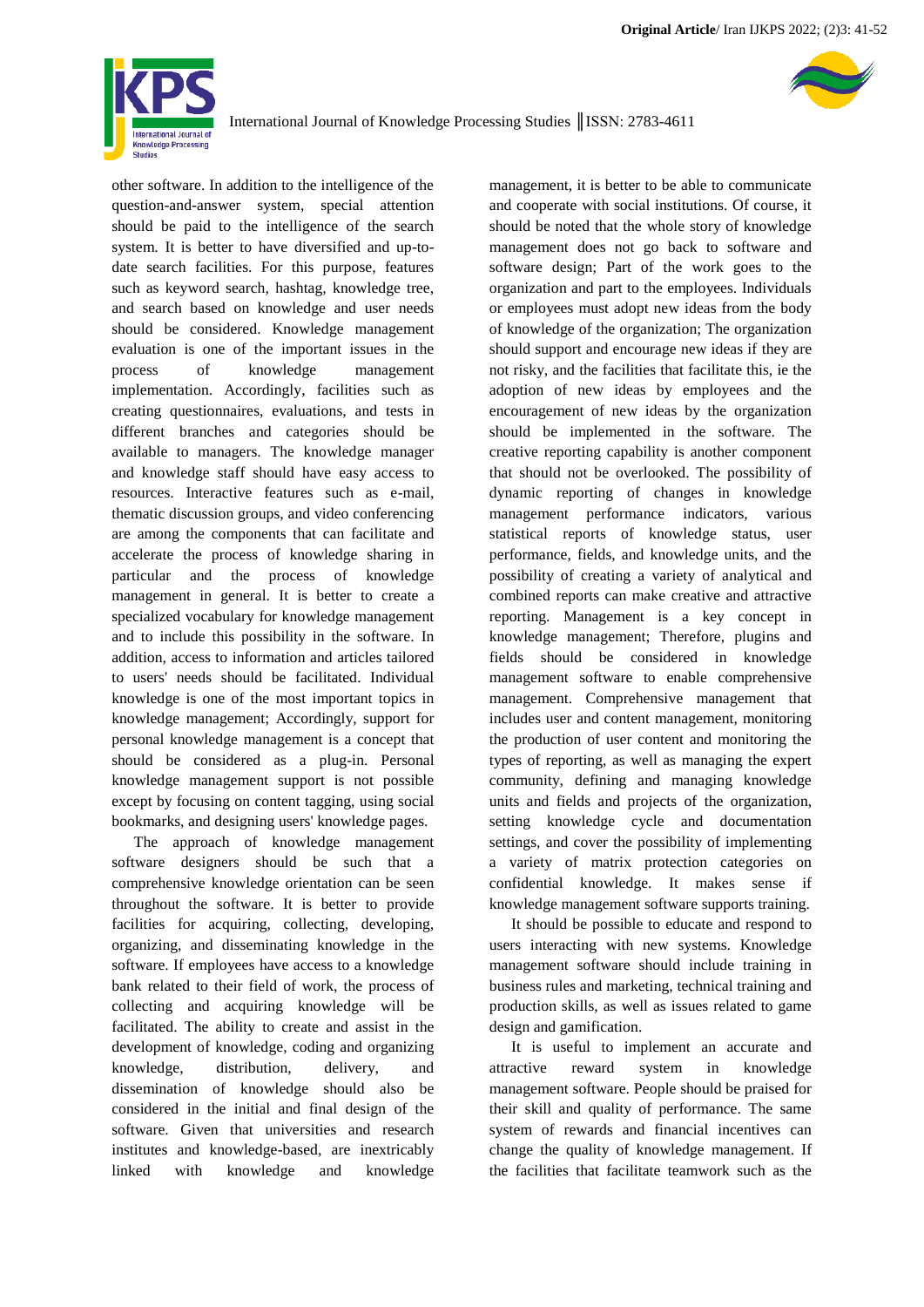

possibility of people participating in editing posts, group work within the organization, creating interactive specialized groups, and creating forums in knowledge management software are provided, the culture of knowledge dissemination and mutual trust in the organization will be easier. Therefore, considering the possibility of teamwork can be useful. Constant software updates should not be forgotten. It is better to add new modules and features in new versions, in addition to bug fixes and optimizations. In addition, the software must be able to coordinate and run. The software will be effective if it can coordinate with new systems and the ability to run on the web and be available to everyone through the intranet, Internet, and extranet. In addition, it is better than the organization's internal networks to support new systems and allow multiple servers to be set up and serviced simultaneously. The software will be more acceptable if it ensures the security and trust of people so that in the structure of the organization, friendly organizational relationships and a happy and lively work environment are formed and there is an assurance of receiving correct information from employees and customers. Scalable architecture is another component of knowledge management software. In other words, the presence of extensibility tools as well as the presence of customization tools in the software can be helpful.

Integration and information exchange are among the other things that seem necessary. If knowledge management software is not integrated with Office suite and other software, it will have problems in terms of quality, efficiency, and popularity. In addition, the ability to create knowledge profiles of users and the ability to use content management systems can improve the efficiency of knowledge management software. By providing tools and facilities that support and facilitate decision-making, the value and application of the software will be doubled. Since documentation is one of the key topics in the field of knowledge management, special attention should be paid to documentation management. If in the software, technical and educational documents are provided in a searchable manner, along with the possibility of managing project documents and the possibility of classifying and, of course, editing project documents and other documents, then the

irregularity of documents can be reduced. The organization was hopeful. What should not be overlooked is the issue of security and protection of organizational resources. The level of complexity in providing knowledge security be reduced as much as possible and high-level controls should be provided to ensure the security of the organization's resources. Usually, in most software, the discussion of user-friendliness is very much considered; Knowledge management software is no exception to this rule. Components such as speeding up users, speeding up and improving decisions, and attractive graphics should be included in the final structure of the software.

There is often a triple synergy between organizational structure, organizational culture, and organizational process. Knowledge management software should support this triple synergy. The software should include the organizational structure, accelerate the organizational process and be in harmony with the culture of the organization. In other words, it is better that the software supports the culture of the organization and facilitates matters related to the culture of the organization. The customer and paying attention to the needs and wants of the customer can be considered the final station of the software. If tools are provided to identify as well as identify and interact with the customer, along with facilities to increase customer satisfaction, then the acceptance of the software will probably increase. It should be possible to monitor the market with the help of software and receive feedback from the market.

The ability to market products and guide how to succeed in commercialization is part of the customer-centric process that must be implemented in the software.

#### **5. Conclusion**

Knowledge management is the application of management and grounding to transform knowledge (hidden to explicit and vice versa) within an organization through the collection, sharing, and use of knowledge as an organizational asset to achieve the goals of the organization (Hassanzadeh, 2008). Based on the definitions of knowledge management, it can be concluded that knowledgeable organizations do not consider